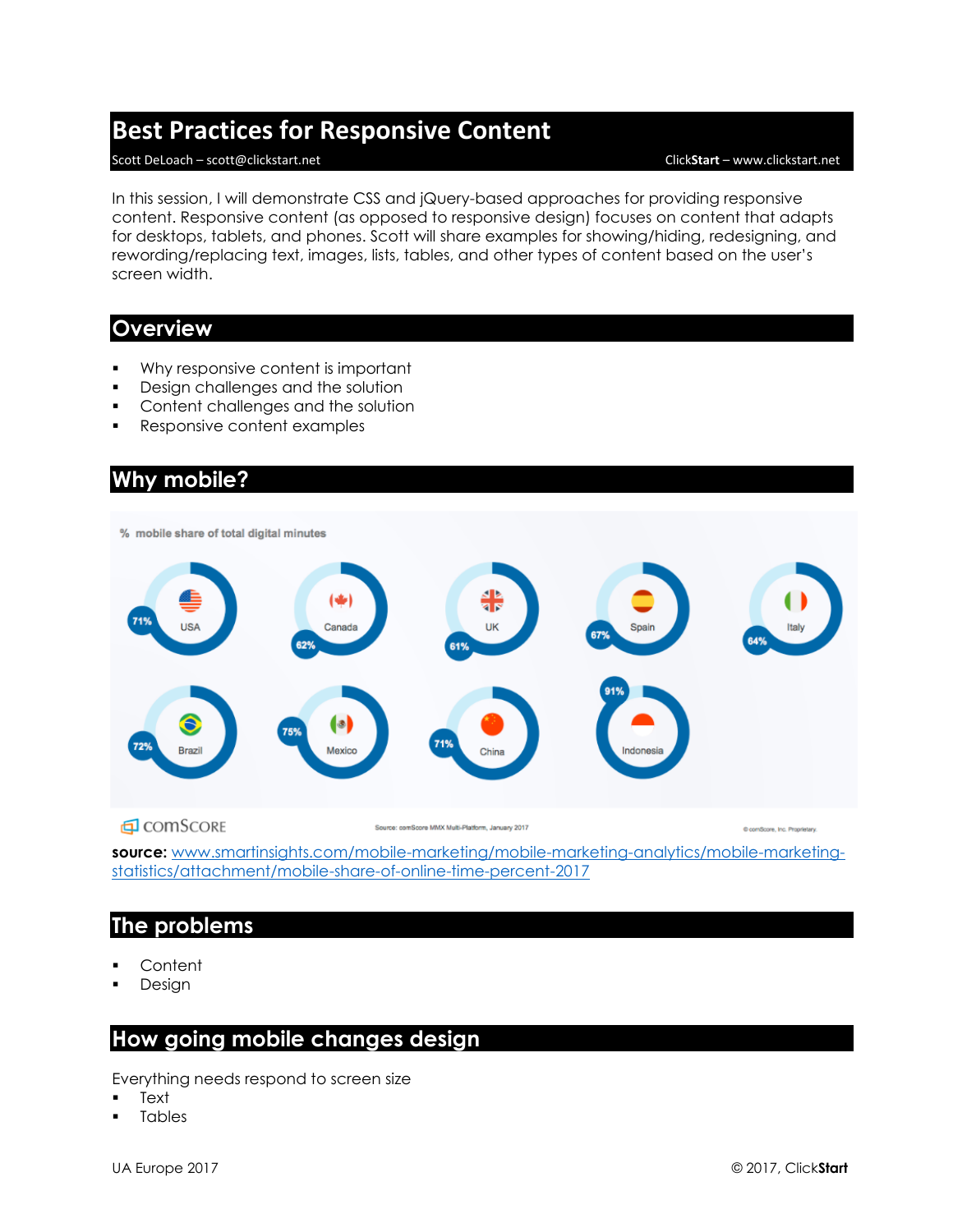- **Images**
- Navigational elements

# **The design solution: responsive web design (RWD)**

Ethan Marcotte 2010

#### **Examples**

[www.bostonglobe.com](http://www.bostonglobe.com/) [www.change.org](http://www.change.org/) [www.foodsense.is](http://www.foodsense.is/)

# **How going mobile changes content**

Everything needs to respond to screen size

- Terminology
- Writing style
- **•** Information blocks
- Navigation and interactivity

#### **The content solution: responsive web content (RWC)**

- Media queries
- display property (plus visibility and height for <li>)

## **RWC - the code**

```
/* phone */
@media (max-width: 767px) {
  body .phone { display: block; }
  body span.phone { display: inline; }
  body img.phone { display: inline; }
  body li.phone { display: list-item; height: auto; visibility: visible; }
  body table.phone { display: table; }
  body tr.phone { display: table-row; }
}
/* tablet */@media (min-width: 768px) and (max-width: 1279px) {
  body .tablet { display: block; }
  body span.tablet { display: inline; }
  body img.tablet { display: inline; }
  body li.tablet { display: list-item; height: auto; visibility: visible; }
  body table.tablet { display: table; }
  body tr.tablet { display: table-row; }
}
/* desktop */
@media (min-width: 1280px) {
  body .desktop { display: block; }
```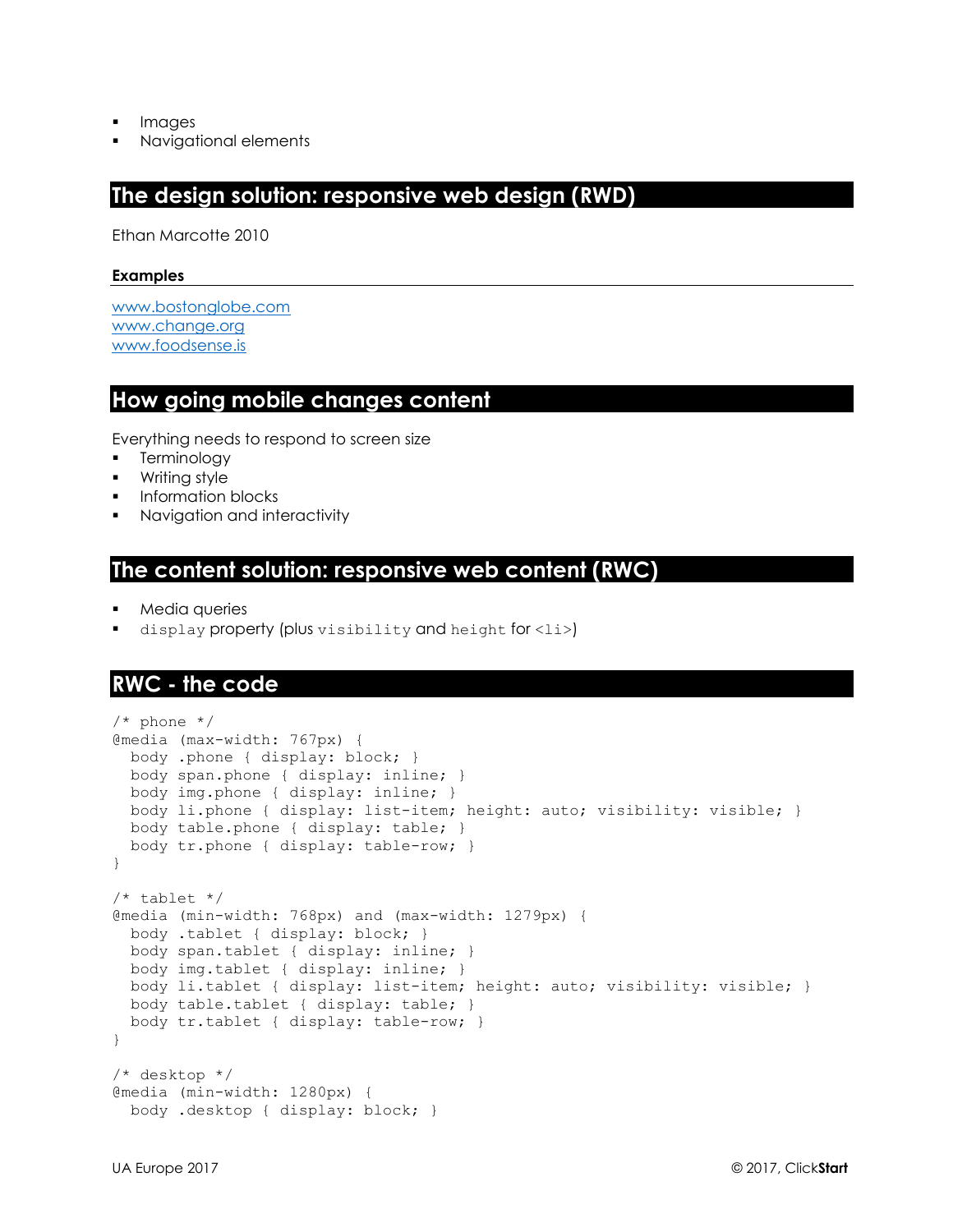```
 body span.desktop { display: inline; }
  body img.desktop { display: inline; }
  body li.desktop { display: list-item; height: auto; visibility: visible; }
  body table.desktop { display: table; }
   body tr.desktop { display: table-row; }
}
.phone { display: none; }
.tablet { display: none; }
.desktop { display: none; }
li.phone { display: block; height: 0; visibility: hidden; }
li.tablet { display: block; height: 0; visibility: hidden; }
li.desktop { display: block; height: 0; visibility: hidden; }
```
### **RWC words**

<span class="desktop">Click</span><span class="phone tablet">Tap</span> Home.

#### **RWC paragraphs**

<p **class="desktop"**>This sentence is for desktops.</p>

<p **class="tablet"**>This sentence is for tablets.</p>

<p **class="phone"**>This sentence is for phones.</p>

### **RWC lists**

```
<ul class="desktop">
   <li>Desktop</li>
   <li>Desktop</li>
   <li>Desktop</li>
\langle/ul>
<ul class="tablet">
   <li>Tablet</li>
   <li>Tablet</li>
   <li>Tablet</li>
\langle/ul>
<ul class="phone">
   <li>Phone</li>
   <li>Phone</li>
   <li>Phone</li>
\langle/ul>
```
#### **RWC items in a list**

```
\langle 01>
   <li>A - Desktop</li>
   <li>B - Desktop</li>
   <li class="phone">C - Phone</li>
   <li>D - Desktop</li>
\langle/ol>
```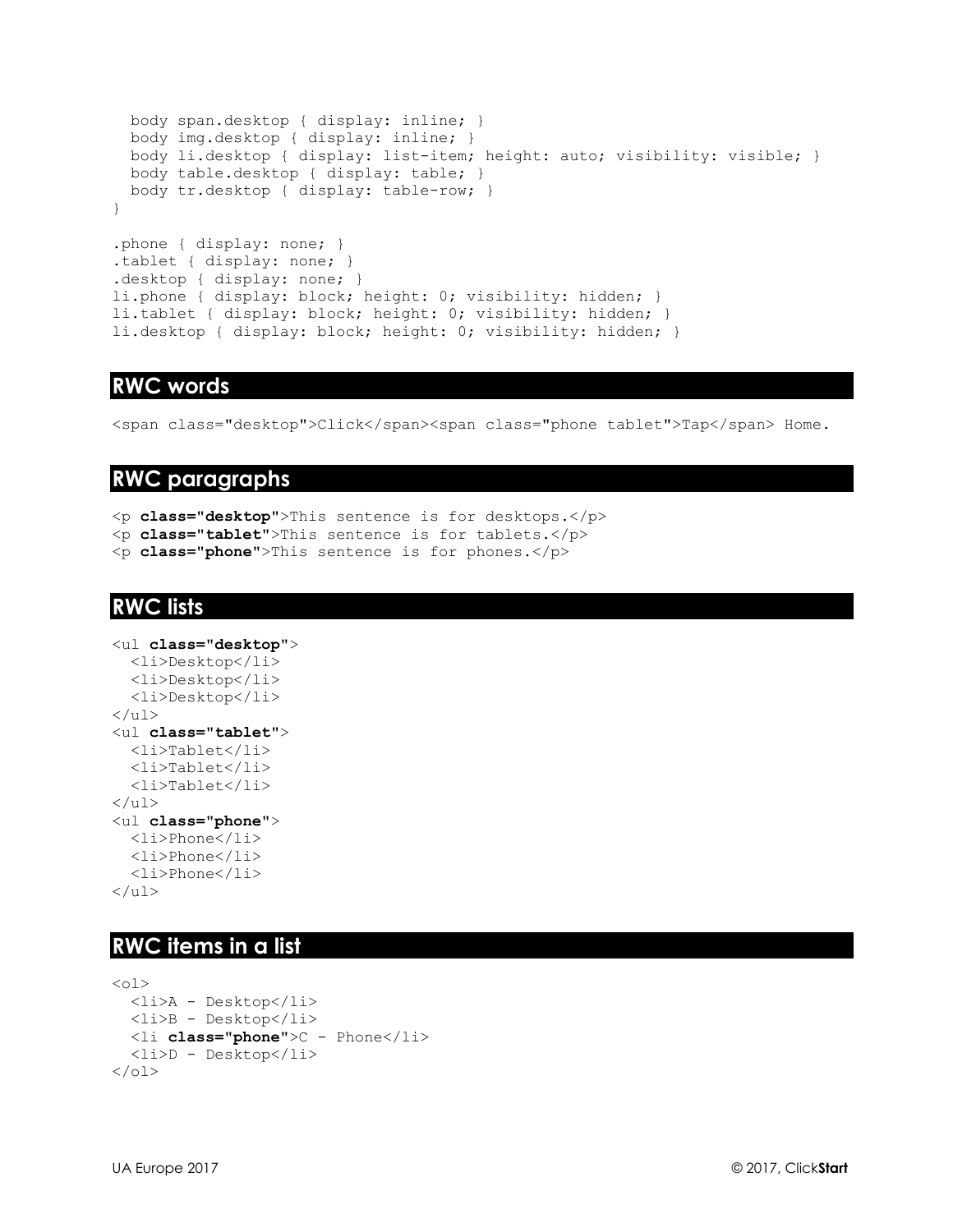# **RWC images**

<p><img src="img\_desktop.png" **class="desktop"** /></p>

**Note:** This approach is useful if you want to present difference images for phones, tablets, and/or desktops. If you want to dynamically resize images as the user resizes the browser window, you can use jQuery. For examples, see<https://goo.gl/OePX4k>

# **RWC tables**

```
<table class="phone">
  <col /<col / <thead>
     <tr>
       <th>Phone</th>
       <th>Phone</th>
    \langletr>
  </thead>
   <tbody>
     <tr>
        <td>phone</td>
       <td>phone</td>
    \langle/tr>
     <tr>
       <td>phone</td>
       <td>phone</td>
    \langletr>
   </tbody>
</table>
```
**Note:** This approach (and the rows in a table approach below), is useful if you want to show/hide a table for desktops, tablets, and/or phones. If you want to change tables to lists, set them to auto-scroll, or use other more desigh-based solutions, see<https://goo.gl/OePX4k>

# **RWC rows in a table**

```
<table>
  <col /<col /<thead>
    <tr>
       <th>Heading</th>
       <th>Heading</th>
    \langle/tr>
   </thead>
   <tbody>
     <tr class="desktop">
       <td>desktop</td>
       <td>desktop</td>
    \langle/tr>
     <tr class="tablet">
       <td>tablet</td>
      <td>tablet</td>
```